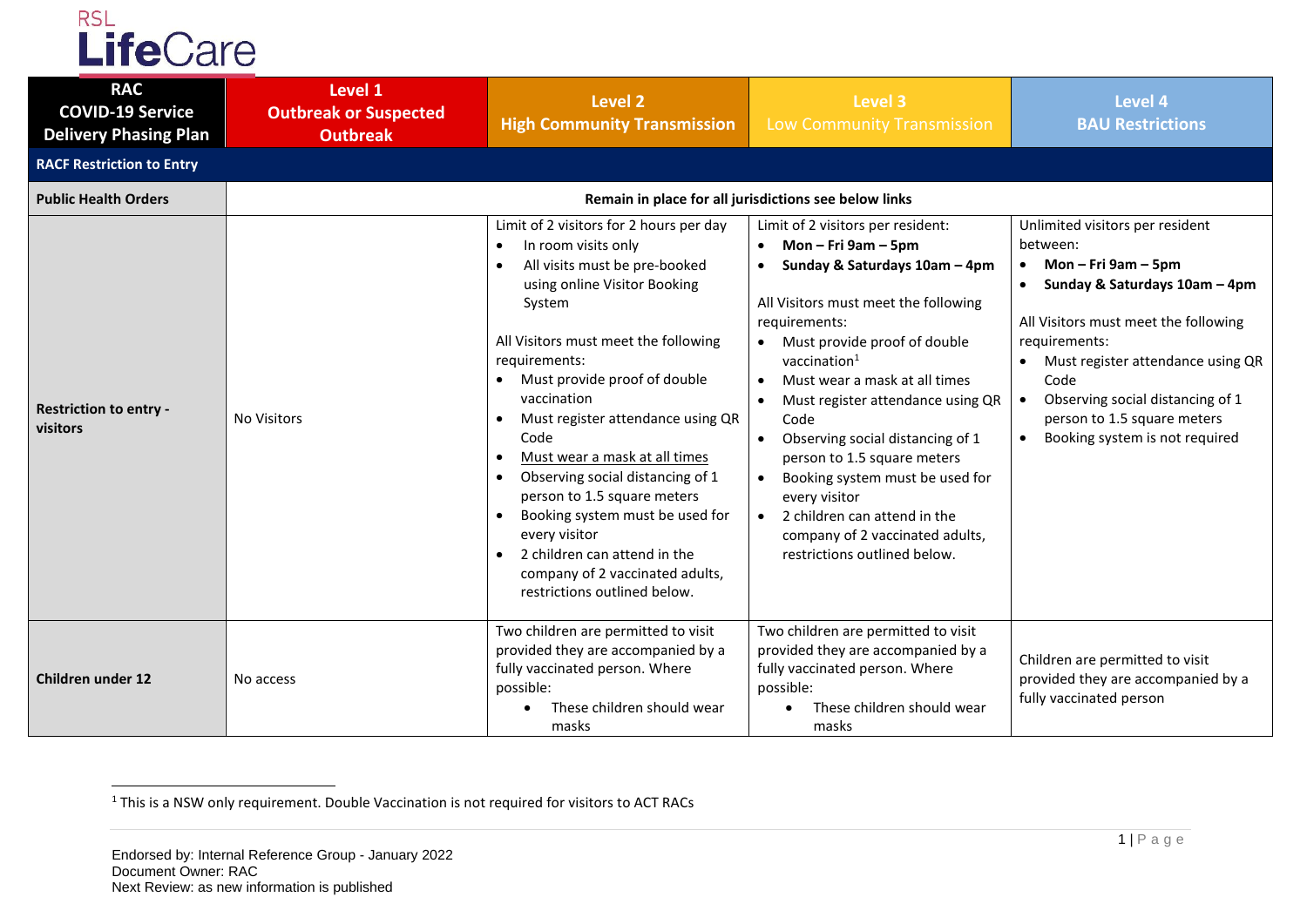|                                                                                                                                                                                  |                                                                                                                                                                                                | Visits should be in an outdoor<br>$\bullet$<br>area                                                                                                                                             | Visits should be in an outdoor<br>$\bullet$<br>area                                                                                                                                                               |                                                                                                                                                                                           |  |
|----------------------------------------------------------------------------------------------------------------------------------------------------------------------------------|------------------------------------------------------------------------------------------------------------------------------------------------------------------------------------------------|-------------------------------------------------------------------------------------------------------------------------------------------------------------------------------------------------|-------------------------------------------------------------------------------------------------------------------------------------------------------------------------------------------------------------------|-------------------------------------------------------------------------------------------------------------------------------------------------------------------------------------------|--|
| <b>Health Contractors</b>                                                                                                                                                        | Access with manager approval -<br>critical contractors only (encourage<br>use of telehealth where possible)                                                                                    | Access with manager approval<br>(encourage use of telehealth where<br>possible)                                                                                                                 | <b>Normal Arrangements</b><br>All contractors must provide<br>$\bullet$<br>proof of double vaccination<br>All contractors must register<br>$\bullet$<br>attendance using QR Code                                  | <b>Normal Arrangements</b><br>All contractors must provide<br>proof of double vaccination<br>All contractors must register<br>attendance using QR Code                                    |  |
| <b>Non-Health Contractors</b><br>and services access<br>(e.g. Musicians, other<br>lifestyle, chaplain services.<br><b>Maintenance and building</b><br>contractors & consultants) | No access                                                                                                                                                                                      | Access with manager approval                                                                                                                                                                    | <b>Normal Arrangements</b><br>All contractors must provide<br>proof of double vaccination<br>All contractors must register<br>$\bullet$<br>attendance using QR Code                                               | <b>Normal Arrangements</b><br>All contractors must provide<br>proof of double vaccination<br>All contractors must register<br>attendance using QR Code                                    |  |
| <b>Volunteers</b>                                                                                                                                                                | Access with head office approval                                                                                                                                                               | Access with head office approval                                                                                                                                                                | <b>Normal Arrangements</b><br>All volunteers must provide<br>proof of double vaccination<br>All volunteers must register<br>$\bullet$<br>attendance using QR Code                                                 | <b>Normal Arrangements</b><br>All volunteers must provide<br>proof of double vaccination<br>All volunteers must register<br>attendance using QR Code                                      |  |
| <b>Prospective residents</b>                                                                                                                                                     | No Access                                                                                                                                                                                      | All visitors must provide<br>$\bullet$<br>proof of double vaccination<br>All visitors must wear a mask<br>at all times<br>All volunteers must register<br>$\bullet$<br>attendance using QR Code | <b>Normal Arrangements</b><br>All visitors must provide<br>$\bullet$<br>proof of double vaccination<br>All volunteers must register<br>$\bullet$<br>attendance using QR Code                                      | <b>Normal Arrangements</b><br>All visitors must provide<br>proof of double vaccination<br>All volunteers must register<br>attendance using QR Code                                        |  |
| <b>New Admission to the</b><br>home                                                                                                                                              | All new admissions are to have a COVID test and should isolate whilst awaiting results. They should be then monitored closely for any COVID symptoms for the<br>first 72 hours post-admission. |                                                                                                                                                                                                 |                                                                                                                                                                                                                   |                                                                                                                                                                                           |  |
| <b>Student Placements</b>                                                                                                                                                        | Access with head office approval                                                                                                                                                               | Access with head office approval                                                                                                                                                                | Can commence health declaration<br>form completed. Max 4 students<br>All students must provide<br>$\bullet$<br>proof of double vaccination<br>All students must register<br>$\bullet$<br>attendance using QR Code | Can commence health declaration<br>form completed. Max 4 students<br>• All students must provide<br>proof of double vaccination<br>All students must register<br>attendance using QR Code |  |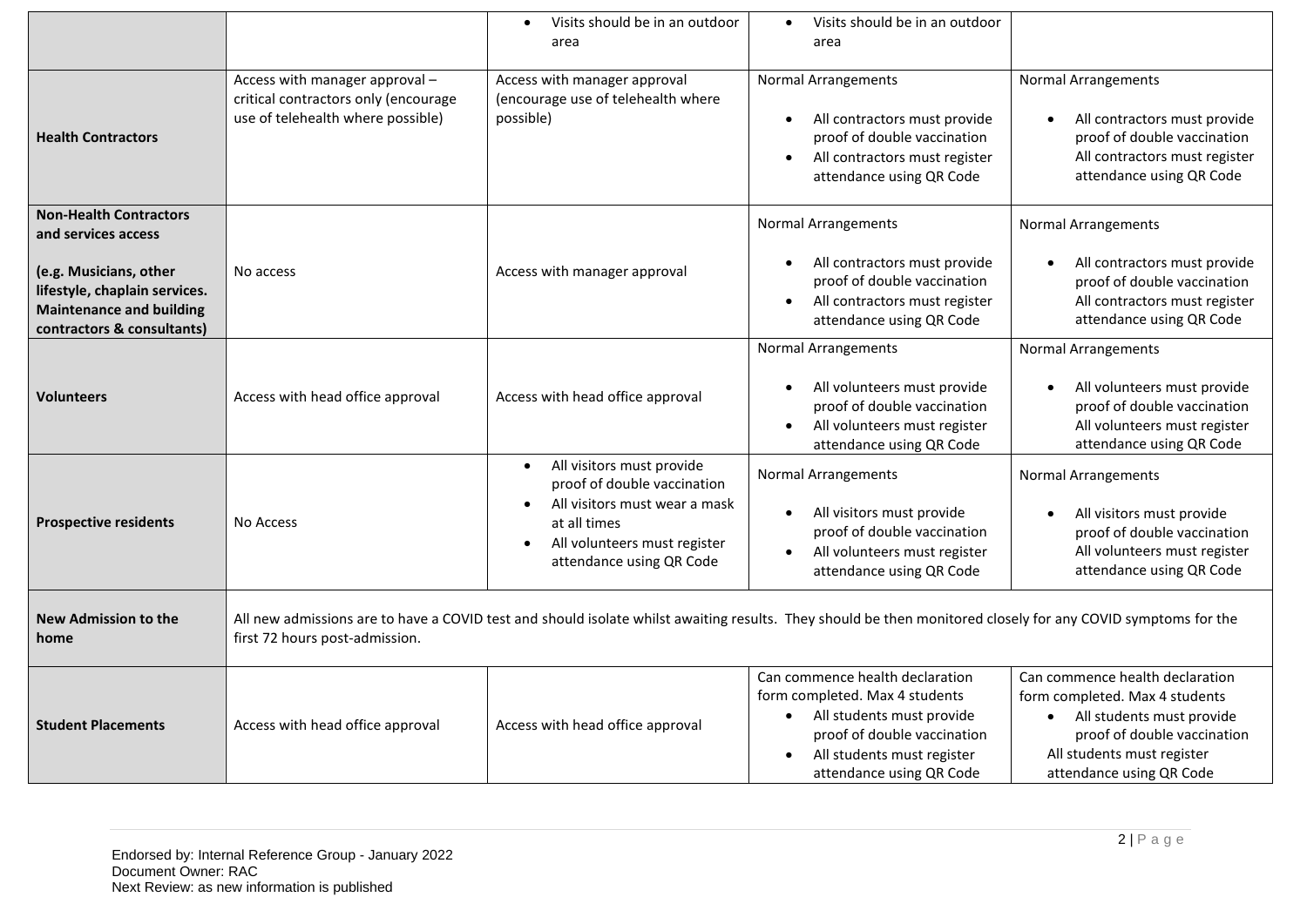| <b>Residential Care &amp; Support</b>                             |                                                                                                                                                                                                                                                                              |                                                                                                                                                                                     |                                                           |                                                                                                                                                                                      |                                                                                                                                                                                                          |                                                                                                                                                                                  |
|-------------------------------------------------------------------|------------------------------------------------------------------------------------------------------------------------------------------------------------------------------------------------------------------------------------------------------------------------------|-------------------------------------------------------------------------------------------------------------------------------------------------------------------------------------|-----------------------------------------------------------|--------------------------------------------------------------------------------------------------------------------------------------------------------------------------------------|----------------------------------------------------------------------------------------------------------------------------------------------------------------------------------------------------------|----------------------------------------------------------------------------------------------------------------------------------------------------------------------------------|
| <b>Proof of Influenza</b><br><b>Vaccination</b>                   | Required for all visitors, RSL staff, agency staff, students, allied health, General Practitioners, specialists. As per public health order during the months of July -<br>September.                                                                                        |                                                                                                                                                                                     |                                                           |                                                                                                                                                                                      |                                                                                                                                                                                                          |                                                                                                                                                                                  |
| <b>Health screening of all</b><br>visitors and staff              | Remains in place and includes temperature checking. Completion of Health declaration form, proof of flu vaccine, proof of COVID 19 test results for those that live in<br>the LGA's listed in this matrix. Update results in the Testing register. COVID-19 Testing Register |                                                                                                                                                                                     |                                                           |                                                                                                                                                                                      |                                                                                                                                                                                                          |                                                                                                                                                                                  |
| Social distancing in the<br>home                                  | Remains in place                                                                                                                                                                                                                                                             |                                                                                                                                                                                     |                                                           |                                                                                                                                                                                      |                                                                                                                                                                                                          |                                                                                                                                                                                  |
| <b>End of Life support</b><br>visits/Palliative Care<br>support ( | With approval from Public Health<br>Unit                                                                                                                                                                                                                                     | No more than 4 people visiting<br>(including children).<br>(If visitors are unvaccinated for<br>COVID then they must wear full PPE<br>and visits must be solely resident's<br>room) |                                                           | No more than 4 people visiting<br>(including children).<br>(If visitors are unvaccinated for<br>COVID then they must wear full PPE<br>and visits must be solely resident's<br>room)  |                                                                                                                                                                                                          | No more than 4 people visiting (including<br>children).<br>(If visitors are unvaccinated for COVID<br>then they must wear full PPE and visits<br>must be solely resident's room) |
| <b>Social Support Groups</b>                                      | No face-to-face groups permitted. Only via<br>technology.                                                                                                                                                                                                                    |                                                                                                                                                                                     | No face-to-face groups permitted. Only via<br>technology. |                                                                                                                                                                                      | <b>Normal Arrangements</b><br>All external facilitators / participants must provide proof<br>of double vaccination<br>All external facilitators / participants must register<br>attendance using QR Code |                                                                                                                                                                                  |
| <b>Visitation Limitations &amp; Information Provision</b>         |                                                                                                                                                                                                                                                                              |                                                                                                                                                                                     |                                                           |                                                                                                                                                                                      |                                                                                                                                                                                                          |                                                                                                                                                                                  |
| Infection control practice<br>remains vigilant                    | Remains in place Staff must wear Full<br>PPE (gowns, gloves, respiratory<br>masks, face shields/goggles, hair<br>cover and shoe covers)                                                                                                                                      | Remains in place. Staff must wear L2<br>surgical masks                                                                                                                              |                                                           | As directed by NSW Health                                                                                                                                                            |                                                                                                                                                                                                          |                                                                                                                                                                                  |
| <b>Café Access</b>                                                | Closed                                                                                                                                                                                                                                                                       | Take away only and as long as access<br>is not via the RAC.                                                                                                                         |                                                           | Cafés can open to internal residents (RAC & RV), staff and visitors<br>Number of guests at any one time to be limited based on social distancing of 1<br>person to 1.5 square metres |                                                                                                                                                                                                          |                                                                                                                                                                                  |
| <b>Food &amp; Gifts</b>                                           | In arrangement with the Manager                                                                                                                                                                                                                                              |                                                                                                                                                                                     |                                                           | Food and gifts are available to be delivered to the home                                                                                                                             |                                                                                                                                                                                                          |                                                                                                                                                                                  |
| Social distancing in the<br>home                                  | Remains in place                                                                                                                                                                                                                                                             |                                                                                                                                                                                     |                                                           |                                                                                                                                                                                      |                                                                                                                                                                                                          |                                                                                                                                                                                  |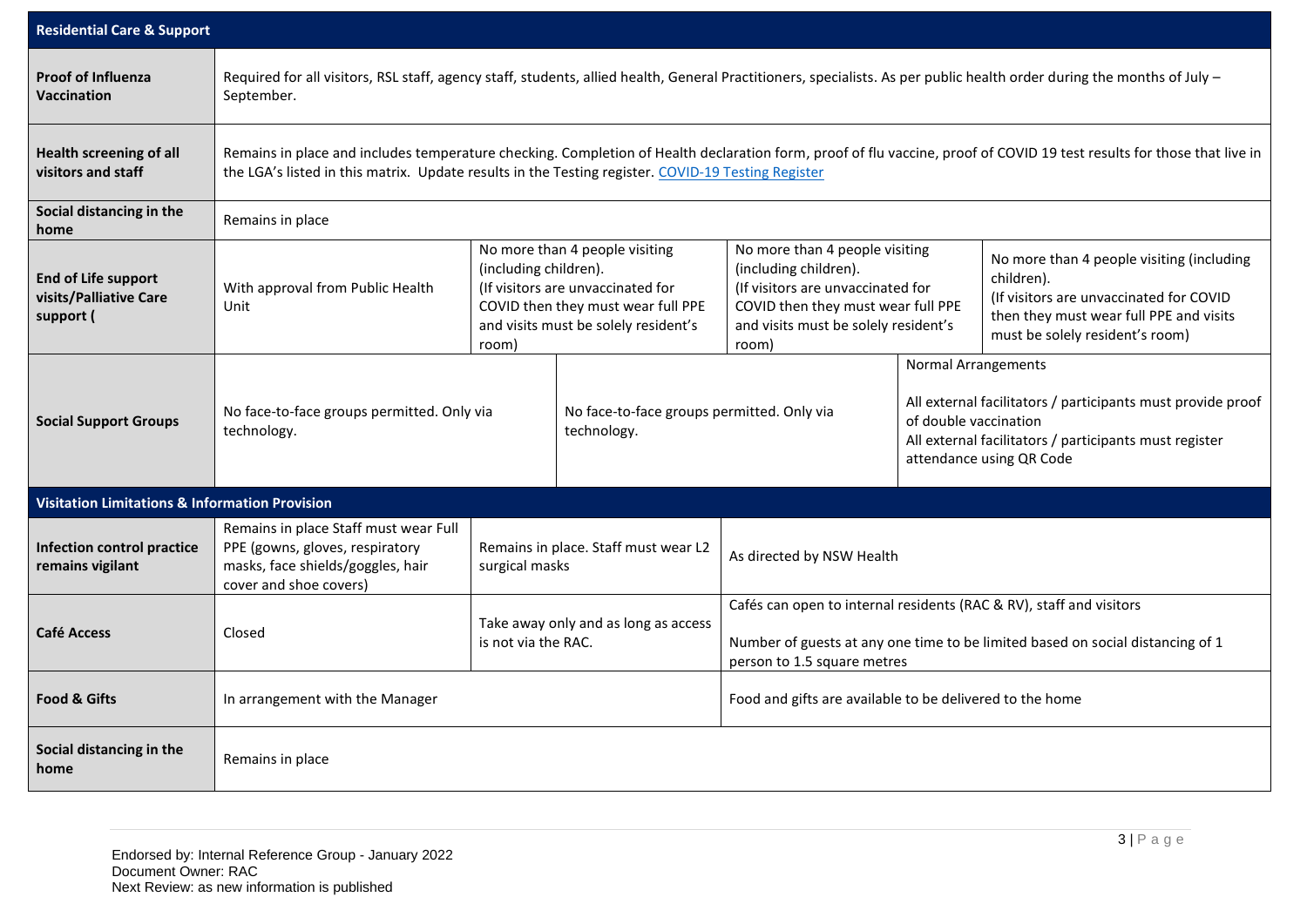| <b>Site Events</b>                                     | No events                                     | No external visitors                                    | Review local risk and local PHU restrictions and consider on a case-by-case basis.<br>Approval from RM                                                                                                                                                                                                                            |                                                                                                                                                        |  |  |
|--------------------------------------------------------|-----------------------------------------------|---------------------------------------------------------|-----------------------------------------------------------------------------------------------------------------------------------------------------------------------------------------------------------------------------------------------------------------------------------------------------------------------------------|--------------------------------------------------------------------------------------------------------------------------------------------------------|--|--|
| Resident External Appointments/Gatherings <sup>2</sup> |                                               |                                                         |                                                                                                                                                                                                                                                                                                                                   |                                                                                                                                                        |  |  |
| <b>Residents leaving the</b><br>home                   | As required in discussion with the<br>manager | As required in discussion with the<br>manager           | Unrestricted but with the expectation<br>that the resident will avoid larger<br>gatherings and take infection control<br>and social distancing precautions.<br>Residents will receive a Rapid Antigen<br>Test on days 2, 4 and 7 after they<br>return. If well residents do not need<br>to isolate<br>Social leave form required. | Unrestricted but with the expectation that<br>resident will avoid larger gatherings and<br>take infection control and social distancing<br>precautions |  |  |
| Resident External Appointments/Gatherings <sup>3</sup> |                                               |                                                         |                                                                                                                                                                                                                                                                                                                                   |                                                                                                                                                        |  |  |
| <b>Bus trips</b>                                       | <b>Not Permitted</b>                          | Bus trips permitted but not allowed<br>to leave the bus | Allowed to leave the bus                                                                                                                                                                                                                                                                                                          |                                                                                                                                                        |  |  |
| <b>Resident activities</b>                             | In room only                                  | Social distance up to 5 people                          | Social distancing up to 10 people                                                                                                                                                                                                                                                                                                 | Social distancing of 1 person to 1.5 square<br>metres                                                                                                  |  |  |

# **What are the Criteria for an Essential visit:**

- End of Life/palliative events.
- A visitor that visits daily to provide critical assistance with meals. (Only visit once a day for 1 hr)
- NDIS caseworker that visits daily to provide direct care or critical assistance (only visit once a day for 1hr)
- All essential caring visitors are to provide direct care are to be approved by the regional manager.
- All essential caring visitors are to show evidence of flu vaccine and proof of ID of where they live (the register of visitors is to be updated) COVID-19 RAC Register

## [of Visitors](file://///rslvrv.com.au/dfs/data/RAC%20Operations/_COVID-19/RAC%20Register%20of%20Visitors)

- All essential caring visitors are to COVID test if they live in any of the LGA's listed in the matrix.
- Unfortunate social visits are not considered essential for direct care in extreme stages of this pandemic risk and lockdown (Level 1 and Leve 2)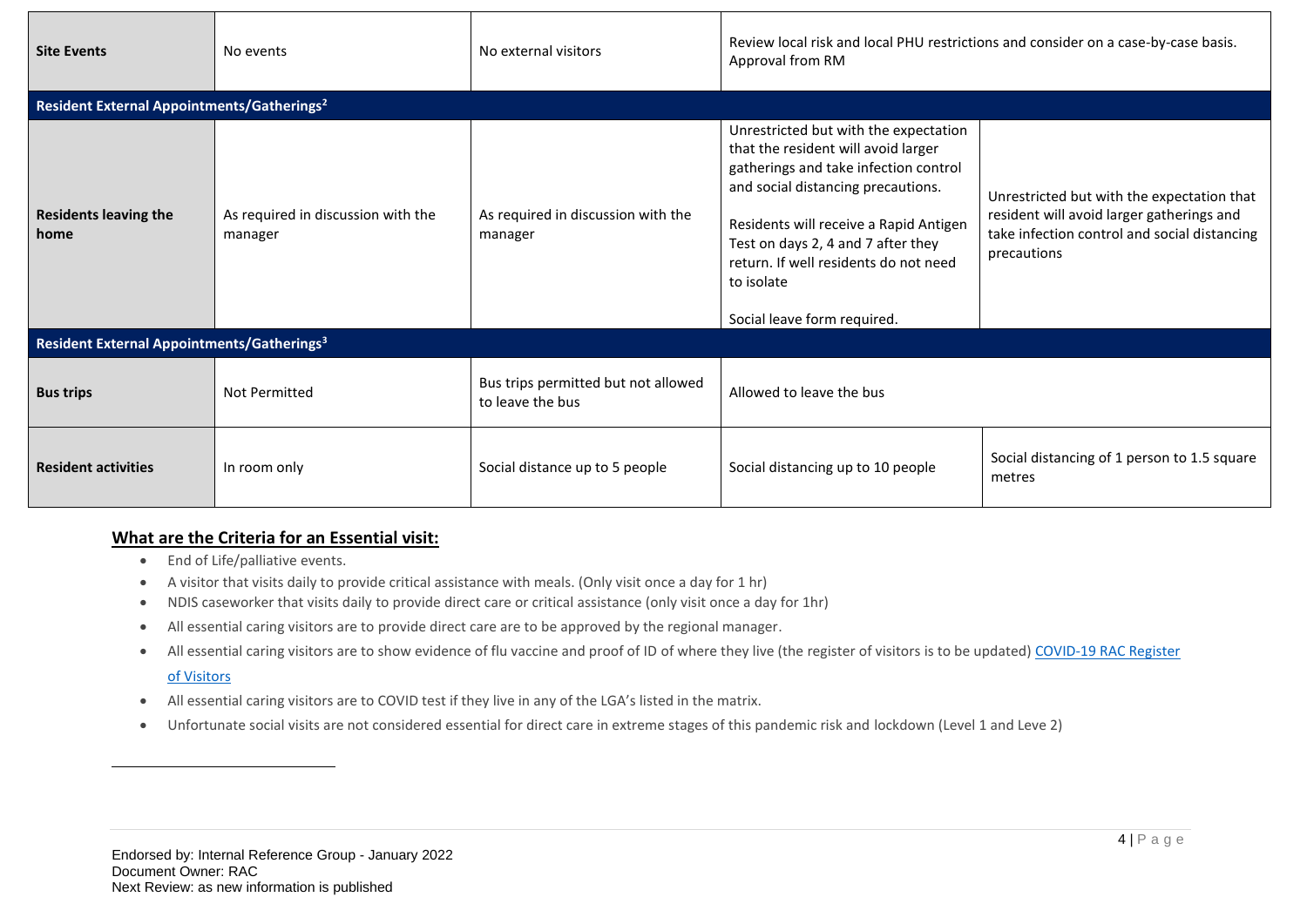• It is strongly recommended all essential caring visitors have a COVID vaccine and adhere to strict infection control processes. **Surgical** Masks must **not be removed at anytime** in the home or the resident's room during any essential caring visit. If you remove your surgical mask, you will be asked to leave the premises.

#### **Essential Criteria for Contractors:**

#### **1. Essential Planned Maintenance**

- All fire safety services/equipment mandatory/compliance/safety
- Lifts maintenance/compliance/safety
- Grease/sewer pit pumps/pumps out mandatory/compliance/safety
- Washer/disinfectors
- TMV's
- Legionella Testing
- Clinical Equipment, Full lifters/stand up lifters etc.
- Kitchen hoods and high cleans in kitchen

#### **2. Urgent Repairs**

- Sewer blockage/leak
- Power Failure or electrical incident
- Significant roof water leak
- Internal water leak/burst pipe
- Lift failure or trapped person
- Cooking equipment/refrigeration failure
- Nurse call, communication & security equipment failure
- Water pump failure
- Hot water service failure

Some discretion is needed by the manager if in doubt please contact your Regional Manager.

### **Current Public Health Orders**

- <https://www.health.nsw.gov.au/Infectious/covid-19/Pages/public-health-orders.aspx>
- <https://www.covid19.act.gov.au/act-status-and-response/act-public-health-directions>
- <https://www.health.qld.gov.au/system-governance/legislation/cho-public-health-directions-under-expanded-public-health-act-powers>